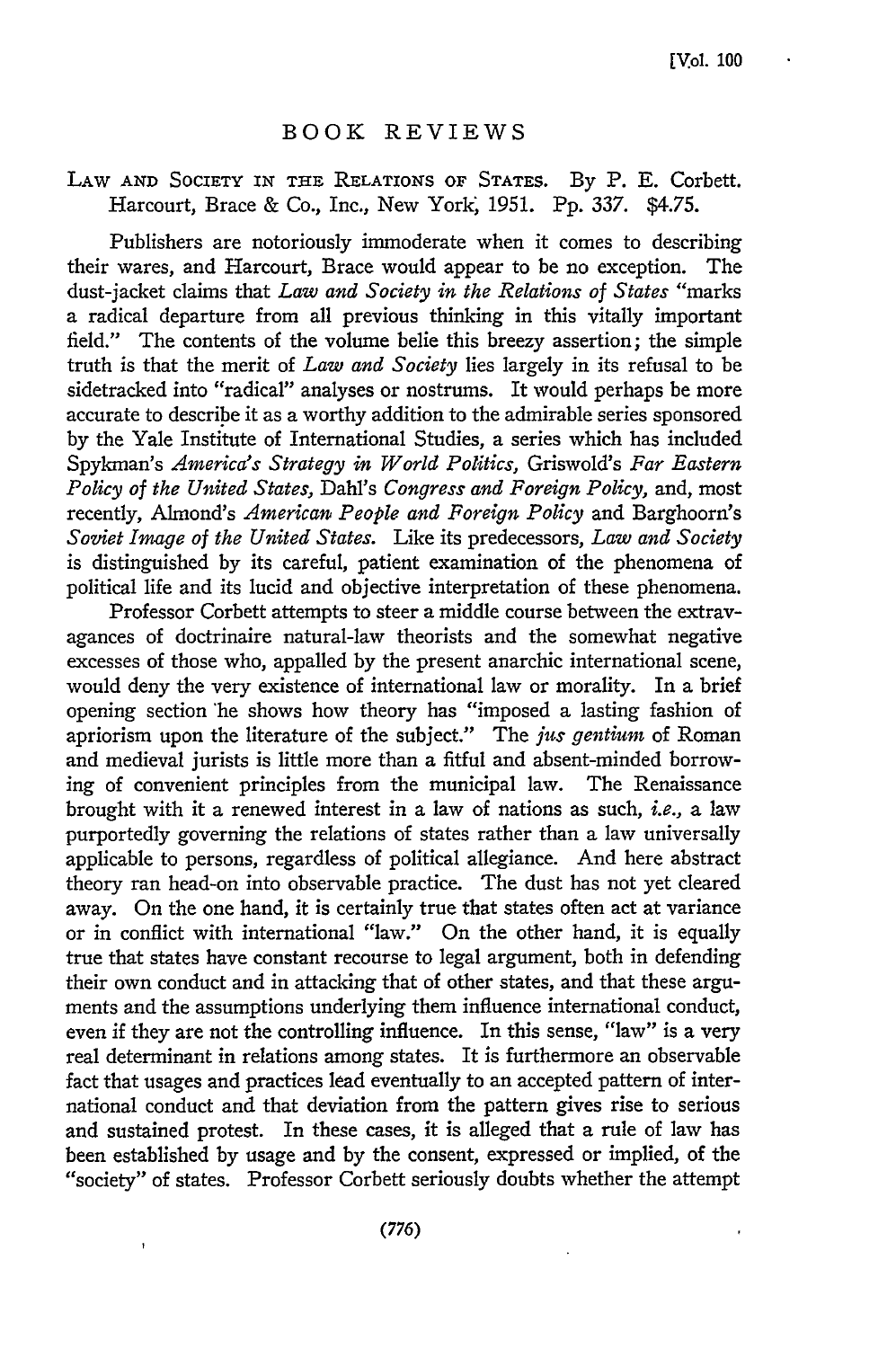to elevate usage to the plane of law (in the absence of a competent adjudicating agency) serves any purpose other than to compound confusion. The answer, therefore, lies in "a tougher sort of institutions based upon interests so clearly defined and so broadly and firmly apprehended that they will prevail over particular and temporary defections."

But here, teetering on the very brink of world government, Professor Corbett cautiously draws back. The "institutions" to which he refers are "arrangements for the supranational administration of *specific* common interests." (Italics supplied.) These interests must be carefully selected; there must be a strong probability that in the area chosen states "will discern lasting advantage in subordination of the national will to collective decision. . . **."** A corollary is that in these individual spheres of interest states will be willing to submit to adjudication of differences by a supranational authority-an ad hoc or permanent tribunal.

The road to world government is thus seen to be a long and rocky one; each step forward will necessarily presuppose an already existent community of interest transcending, but not precluding, national interest. (The process bears a striking resemblance to what Professor Popper calls, in a more limited context, "piecemeal social engineering.")

The bulk of the volume is devoted to a description of how far (or how little) we have already progressed along this road. In quick succession Professor Corbett reviews, under "Patterns of Practice," the conduct of states with respect to Land, Waters, Air, Individuals, Immunities, War, and Neutrality. If the achievement has not been impressive, it nevertheless offers glimmerings of hope for the future. In the matter of international waters, to be sure, a centuries-old trend has been reversed since World War II, with freedom of the seas threatened by seaward extension of various aspects of national administration and freedom of river navigation, in the case of the Danube, somewhat circumscribed by the Belgrade Convention of 1948, which not only ousts non-riparian states from the Control Commission but carefully omits from membership two riparians, Austria and Germany, as well. On the other hand, the relatively new field of air navigation gives promise of developing an extensive law and organization of its own. In the brief history of air transport Professor Corbett finds two underlying tendencies which characterize the modern approach to international cooperation:

"One is the fact that governments no longer leave the development of common institutions to the spontaneous, but slow, evolution of custom. They feel constrained to join in a conscious collective endeavor to devise bits of mechanism capable of achieving a common purpose with the least possible subjection of the State to central direction.

"The second characteristic is the very minor role played by doctrine. Always there are lawyers at work, their special concern being the formal preservation of the precious myth of sovereignty and the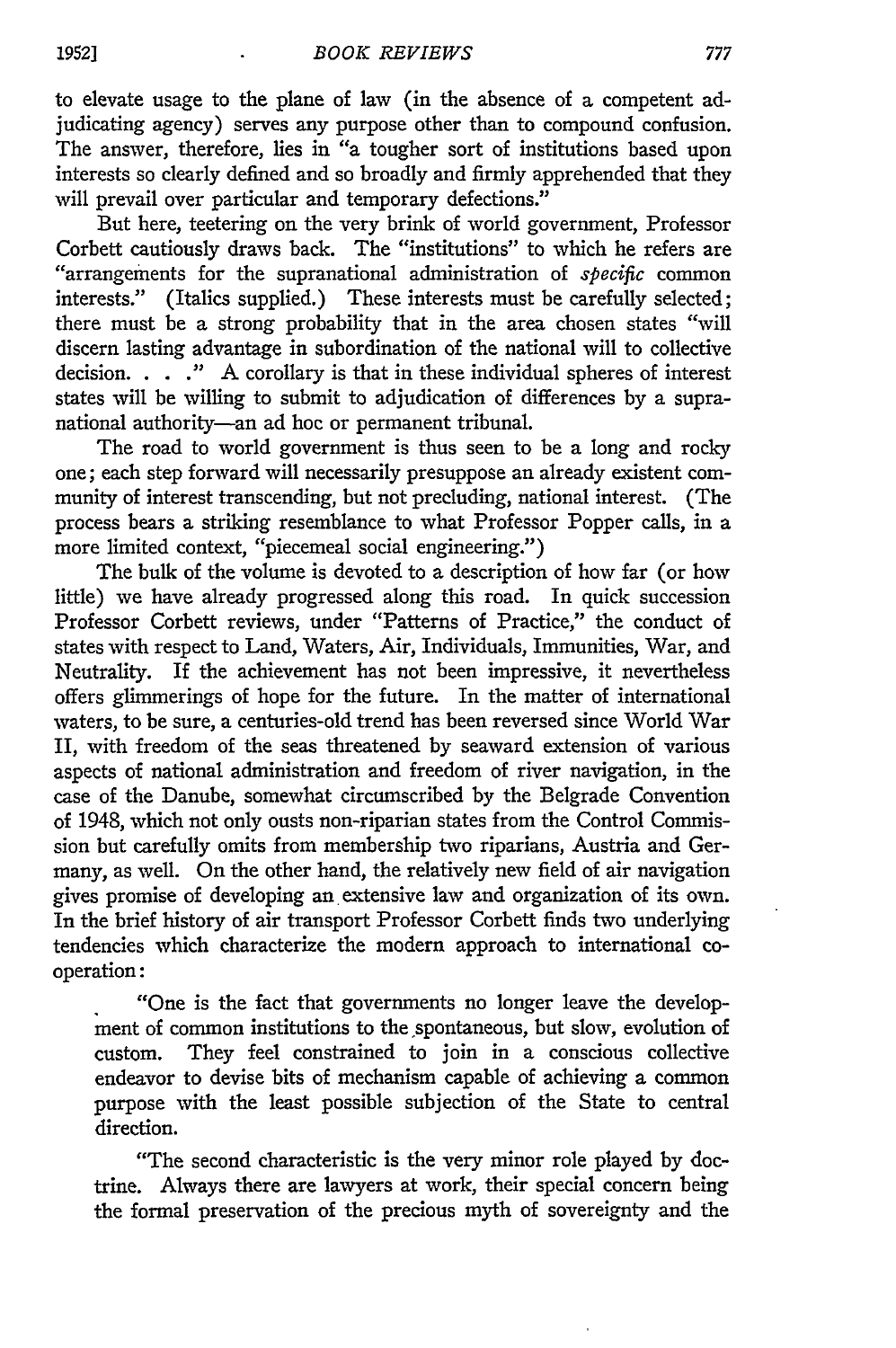largest possible substantial discretion for their States. But a priori theory, though it shuttles back and forth in the conferences, plays little part in decision. There the dominant influences, expressed in dialectical form, are, first, the thesis of the status quo fortified by the desire of each State to keep intact its freedom of action, and second, the antithesis of a pressing need of joint regulation. Where conference succeeds, it produces a synthesis, vulgarly and sensibly known as the compromise, in the form of an international agency." **1**

At the Chicago Conference in 1944 a program of "five freedoms" was broached. When it came to ratification, however, only two-the right of transit for aircraft engaged in scheduled international transportation and the right to land for "non-traffic" purposes--were acceptable to most signatories of the Civil Aviation Convention. The remaining three became the subject of a network of bilateral treaties and arrangements among signatory states. In his concern that a more extensive agreement was not reached, Professor Corbett fails to underscore the fact that the incident is an excellent example of the gradual and piecemeal approach which he advocates. On too many occasions in the past such problems have been handled on an "all-or-nothing" basis; it is encouraging that at Chicago the baby was not thrown out with the bath, that minimum agreement was not spurned merely because perfect agreement was unattainable.

In a concluding section, "Organized Development", Professor Corbett takes a hard look at the contemporary scene. The two principal movements urging a larger political union today advocate, respectively, world federation and a pax *democratica-a* union of the Western political democracies to save the world from Communism and bring it into the democratic camp. The first he dismisses as "remotely utopian"; the second, he says, should be regarded not as a step toward world order but as a coalition dictated by fear of Soviet expansion. If the present Soviet regime decided to cooperate or was replaced by a regime friendly to the West, the *raison d'etre* of an Atlantic Union (which Professor Corbett never mentions by name) would vanish. And subsequent conduct of the members would be determined not by arrangements made to meet the present emergency but by their respective views of their interests once the emergency had passed.

The solution, Professor Corbett feels, must stem from a recognition that the primary purpose of government, on whatever plane, is to insure the welfare of the individual. "What is proposed here is not the scrapping of the United Nations. It is rather the *gradual* re-orientation of that institution around the focus of human rights." (Italics in original.) That is a large order, and while the Declaration of Human Rights adopted **by** the United Nations General Assembly in 1948 is perhaps justifiable as a statement for the record of broad-gauge intentions, it has nevertheless pointed up glaring discrepancies between practice and preaching. And the

<sup>1.</sup> Pp. 157-158.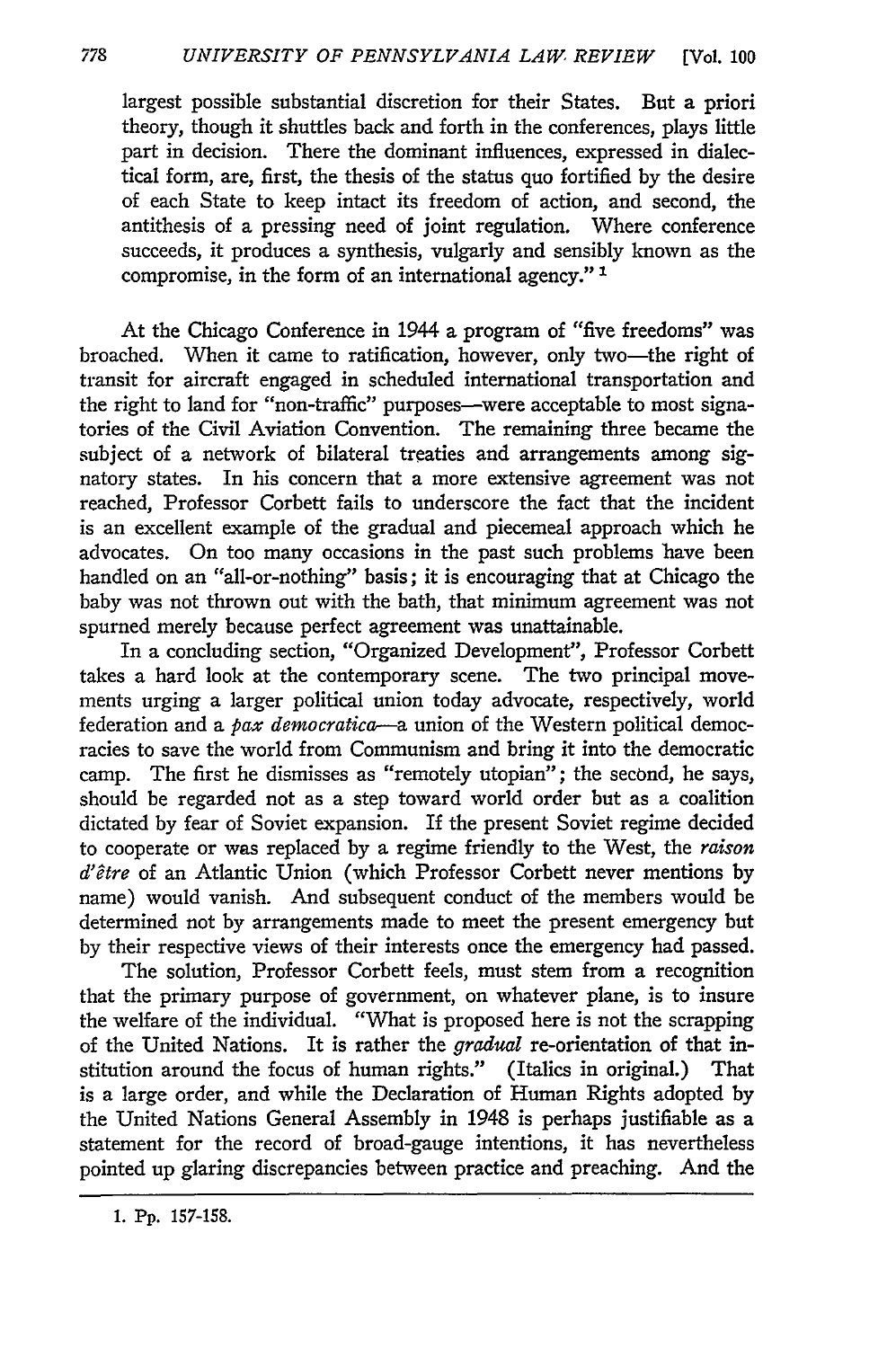Draft Convention on Human Rights, intended to put teeth into the Declaration, is out of order at this time, Professor Corbett feels:

"To cast in the form of a convention a scheme of rights so far ahead of anything yet realized is to run a more serious risk. The prospect of general ratification without paralyzing reservations is small, and of actual enforcement, smaller. In this way, the whole serious movement may be brought to confused and discouraging stalemate."<sup>2</sup>

Rather, he feels, we should profit by the experience of the International Labor Organization, which, since 1919, has worked patiently and effectively at improving labor conditions over a large part of the world. The measure of its success is that it came unscathed through the holocaust which destroyed its parent organization, the League of Nations. The "gradual" method is unspectacular and often maddeningly slow. This reviewer, however, shares with Professor Corbett the conviction that in gradual reforman inch here and an inch there-lies our only hope of salvation.

While attractive in format and type design, the book has two shortcomings. One, the index is inadequate. Two, all footnotes have been placed at the conclusion of the text. A reader who likes his citations handy will feel, after a chapter or two, like a spectator at a ping-pong match.

*M. A. Weightman* t

**THE NATURE AND** TAX TREATMENT OF CAPITAL **GAINS AND** LossEs. By Lawrence H. Seltzer. National Bureau of Economic Research, Inc., New York, **1951. Pp.** 554. \$7.50.

This is an exhaustive, well documented and extremely interesting treatise on a subject which for a number of years has been a source of much controversy among economists, lawyers and our national legislators.

The work represents. an eight-year study made **by** Dr. Lawrence H. Seltzer, Professor of Economics at Wayne University, and a member of the Research Staff of the Bureau, of the facts and issues involved in capital gains and losses, and their place in our tax system.

While it may be said **by** some that the tax treatment to be accorded capital gains and losses should be the concern only of lawyers and the Federal Treasury, Dr. Seltzer's analysis of the problem makes it clear that it possesses elements which are peculiarly within the province of the economist and the social scientist as well.

The author traces the origin of the special legal status accorded capital gains and losses **by** our tax laws to the period in English history when

t Foreign **Affairs** Officer, Department **of** State.

**<sup>2.</sup> P. 297.**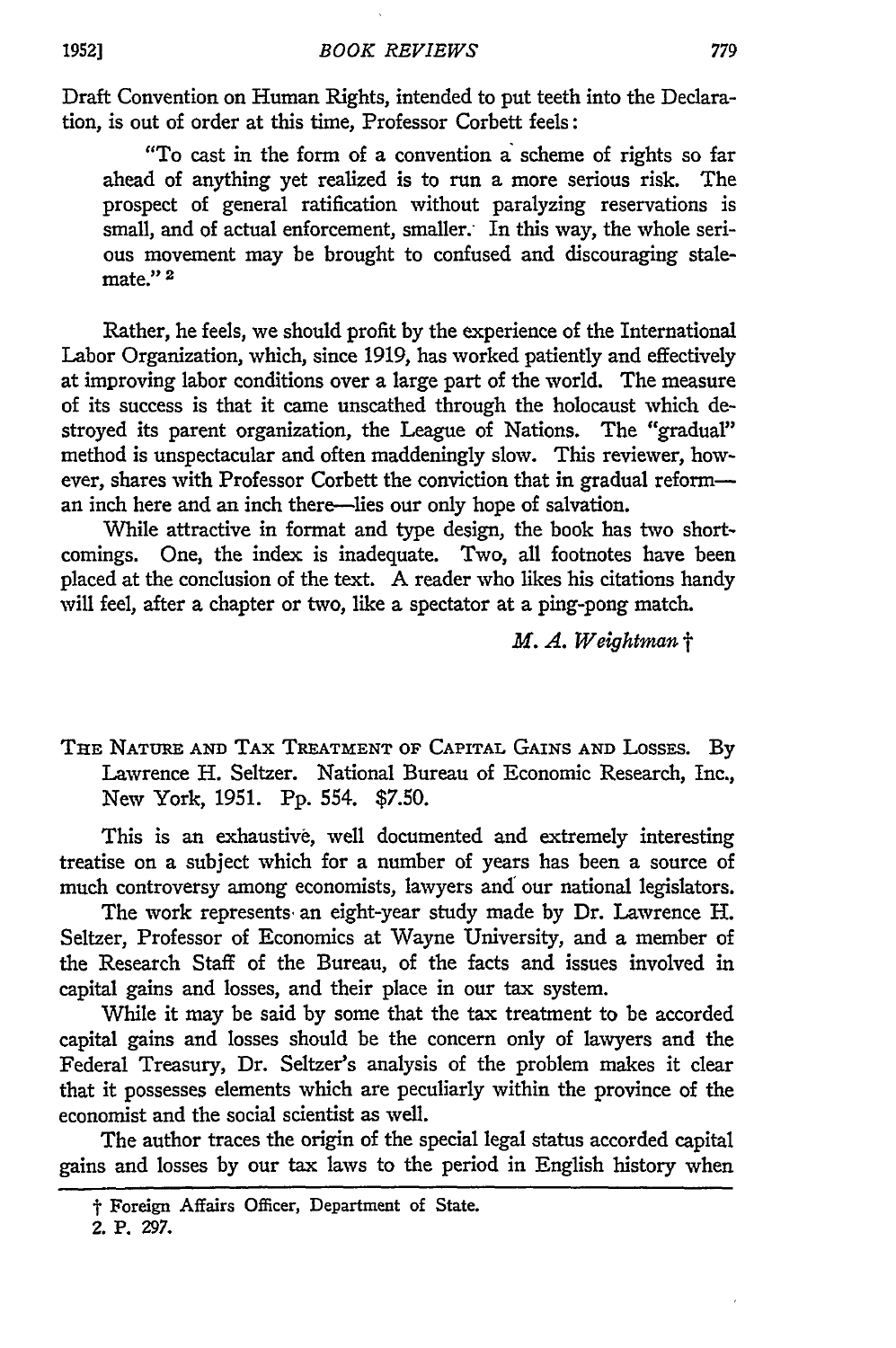landed property constituted the largest single source of wealth and the courts considered that only the fruits or rents produced by the land was income. To this day in England, with some modifications, gain on the sale of capital assets is not considered income but merely an accretion to capital.

Neither our fiscal authorities nor our courts have ever followed this economic concept of income. Dr. Seltzer reviews the tax treatment accorded **by** our courts to gains derived from capital accretions beginning with *Grey v. Darlington,1* a case arising under the income tax law of 1862, down to the present time. An entire chapter, some forty pages, is devoted to a discussion of the devices used by taxpayers, or more correctly **by** their advisers, to convert ordinary income into capital gains, and the steps taken **by** the Bureau of Internal Revenue and Congress to meet the more obvious of these attempts.

The discussion of the economic nature of capital gains and losses is particularly good and should prove both interesting and helpful to tax lawyers whose professional contact with the subject all too infrequently involves the economic aspects of the question.

Lawmakers considering a tax statute are always faced with the problem of providing sufficient revenue to operate the affairs of Government properly, and at the same time encouraging, or at least not discouraging, investment capital. One of the most recurring objections to taxing capital gains as income is that it leads to the destruction of capital and constitutes double taxation. The author explores these objections thoroughly and reaches the conclusion that capital gains are properly includible in a concept of taxable income, although practical considerations may well require that they be accorded special tax treatment.

The available evidence compiled **by** the author and his assistants shows that realized net capital gains only moderately exceeded realized net capital losses during the thirty-year period of the study (1917-1946), and that the greater part of the gains in the aggregate was realized **by** individuals in the middle income group. As may be expected, the average number and the percentage of taxpayers enjoying capital gain rise sharply as the income tax scale rises, and many individuals only reach higher brackets **by** reason of their capital gains.

From an extensive analysis of the data, the author believes, contrary to the opinion of many, that the factor which most influences the investment of risk capital is not the tax treatment accorded gains, although it is true that it may be, and probably is, a major consideration of investors in the top income group.

The present applicable provisions of the Internal Revenue Code accord roughly parallel tax treatment to both capital gains and losses. Dr. Seltzer points out that this may produce highly unequal effects upon individual investors. Those who lose their capital early are hurt **by** the

<sup>1. 15</sup> Wall. 63 (U.S. 1872).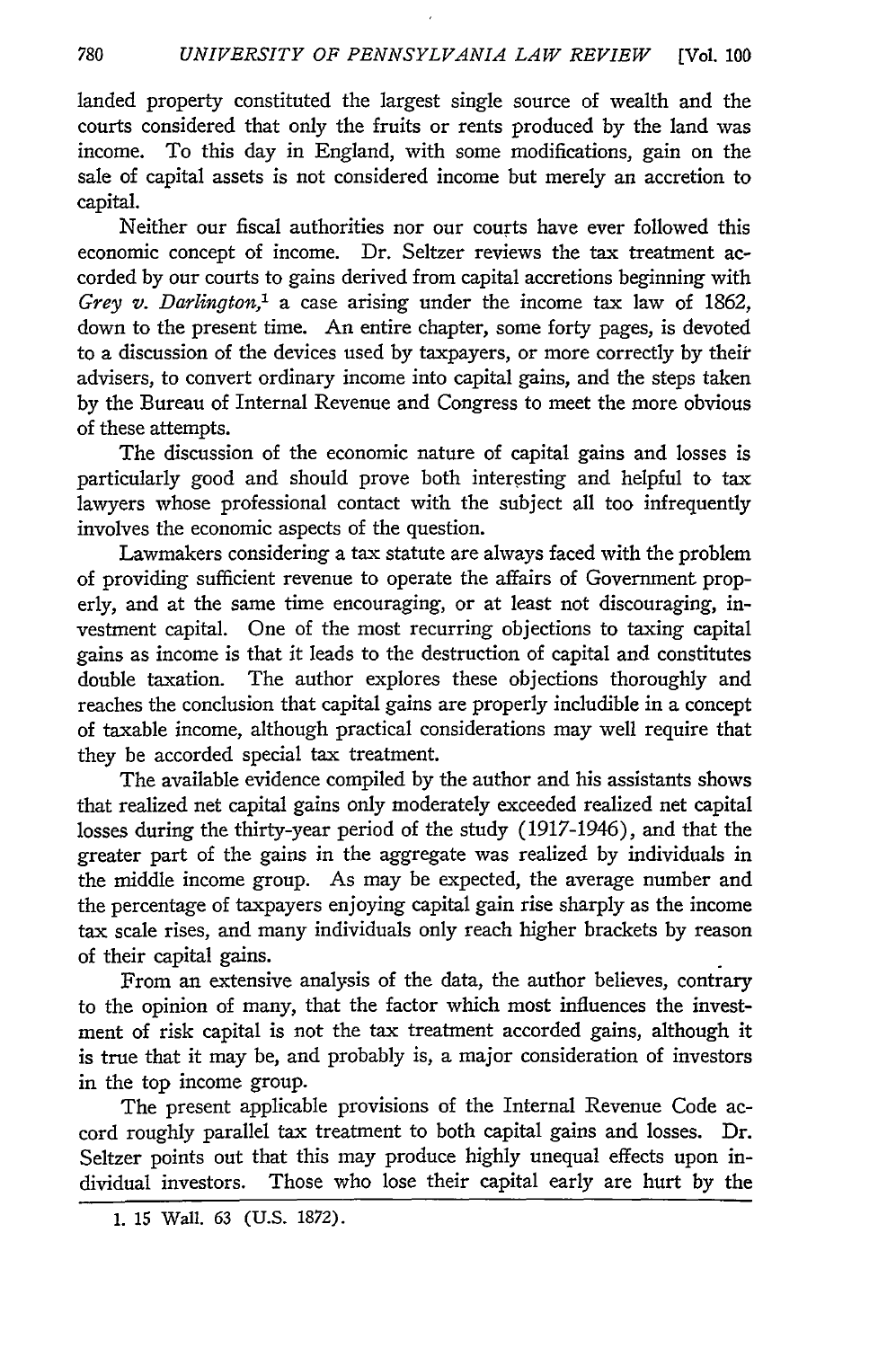limited loss allowance and may never benefit from the liberal treatment of gains. High tax rates make the deductibility of tax losses an important factor in reducing investment risks, even when the deductibility is limited to the amount of capital gains reported in a single taxable year. However, such persons, who might have substantial ordinary income in the year of capital loss but no capital gains and would thus pay a substantial tax could not be expected to show much appreciation of the fact that those persons who have capital gains get preferential tax treatment. When taxpayers have unrealized capital gains on their holdings and current capital losses, they can realize their gains free of tax to the extent of the losses allowed. The advantages of this provision of the Code accrues primarily to the large investors.

The policy of Congress to limit deduction of capital losses goes back to the Revenue Act of 1922. The chief reasons given for this innovation were the necessity for maintaining tax revenue and the prevention of excessive tax avoidance. However, as is pointed out, despite such limitations, a taxpayer to some degree can choose to realize losses in years when capital gains and other income are unusually large, and his other income small.

While there is no way to prove it, the point is made that this policy has doubtless had severe inequitable effects upon many investors whose timing of purchases and sales was not influenced **by** tax considerations. The author concludes that the desire to maintain Government revenue is not a sufficient justification for doing so at the expense of losers as against other taxpayers.

The present provisions of the Code, allowing as a deduction a maximum of \$1,000.00 in any taxable year, over and above capital gains, is the smallest since 1917. This is partly alleviated **by** allowing the unused portion of the losses to be carried forward for a period of five years agains capital gains in those years, plus an additional  $$1,000.00$  thereof against ordinary income. While no figures of the amount of future deductible losses thus being built up are available, Dr. Seltzer stresses the fact that they can become quite substantial and a potential source of large deductions during a series of bad years.

Prior to the capital gains changes made **by** the Revenue Act of 1932, the capital gains tax yield was highly erratic. The author points out that during the market boom years of 1926 to 1929, individuals with net income paid more than  $1\frac{1}{2}$  billions of dollars in such taxes. In the next five years, allowance for capital losses exceeded the taxes paid in those years by 151 millions of dollars. From 1935 through 1941, the yield average only 80 million, including 1940 and 1941 when the losses exceeded the gains.

Due to present high ordinary income tax rates, it is doubtful that capital gains will ever again contribute as large a proportion of the total tax revenue as they did in the period 1926 to 1929. In 1947, capital gain tax totalled only 2.7% of total income tax receipts and it is not expected it

 $\ddot{\phantom{0}}$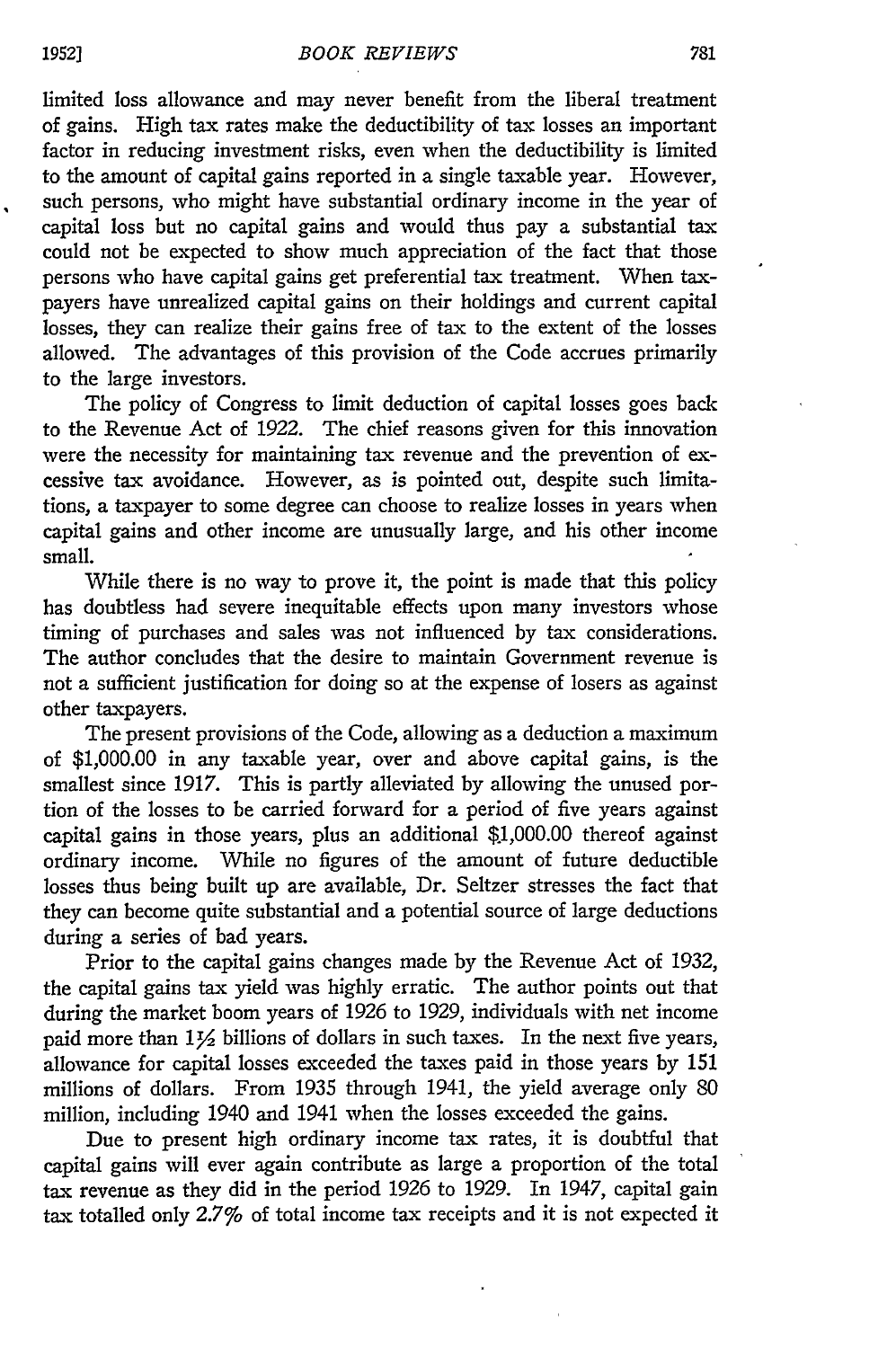will vary much from this figure. Therefore, the fluctuating character of capital gains tax is not now quantitatively important in the tax scheme.

Each time Congress holds hearings on Internal Revenue amendments, there is much agitation, principally from investors and investment bankers to eliminate from the Internal Revenue Code the provisions taxing capital gains and allowing capital losses. This position is based upon the fact that the average annual net tax yields between the years 1917-1946 from this source have at best been small, uncertain and fluctuating, and therefore are not worth their administrative and legal cost. The author believes this conclusion is fallacious. He concedes that some cost of administration might be reduced, but the chief source of controversy would not be eliminated, namely whether certain transactions give rise to capital gains and losses (to be ignored completely in the computation of taxable income) or to ordinary income or loss, to be accounted for in full. There is something to be said for the proponents of both schools of thought. The capital gain tax has not produced much by way of revenue. On the other hand, much of the litigation which has arisen in this field over the years has been based upon the fundamental question of whether certain realized gain is ordinary or capital gain. Since no change which has been advocated would eliminate that problem, it can reasonably be argued that the capital gains tax should remain in order that the Treasury might at least reimburse itself for the cost of administration which would continue in any event.

We have mentioned Dr. Seltzer's excellent and full discussion of the increasing trend of taxpayers' attempts to convert ordinary income into capital gain. The treasury is very alert to these schemes, and the long list of cases in the courts is mute evidence of the battle. One of the harmful results to taxpayers, implicit in such a struggle, is the development of an attitude on the part of the Treasury that such a scheme is frequently present where none in fact exists.

The use of the corporate form for doing business has been a favorite means adopted by taxpayers to bring about such a conversion. The socalled Hollywood type of corporation is a good example. The collapsible corporation provisions of the Revenue Act of 1950 and the extension of this legislation in the Revenue Act of 1951 is additional evidence of the Treasury's awareness of the problem and the continuing effort it is making to overcome it.

There is a chapter discussing in some detail the treatment of capital gains and losses in other countries. The countries which make up the British Commonwealth generally exclude them from the provisions of the income tax. At the other extreme is Greece where capital gains are treated as ordinary income. Most of the countries of Europe have policies somewhere between these extremes. The author discusses the tax treatment as applied in France, Belgium, Netherlands, Sweden, Norway, Denmark, Finland and Switzerland.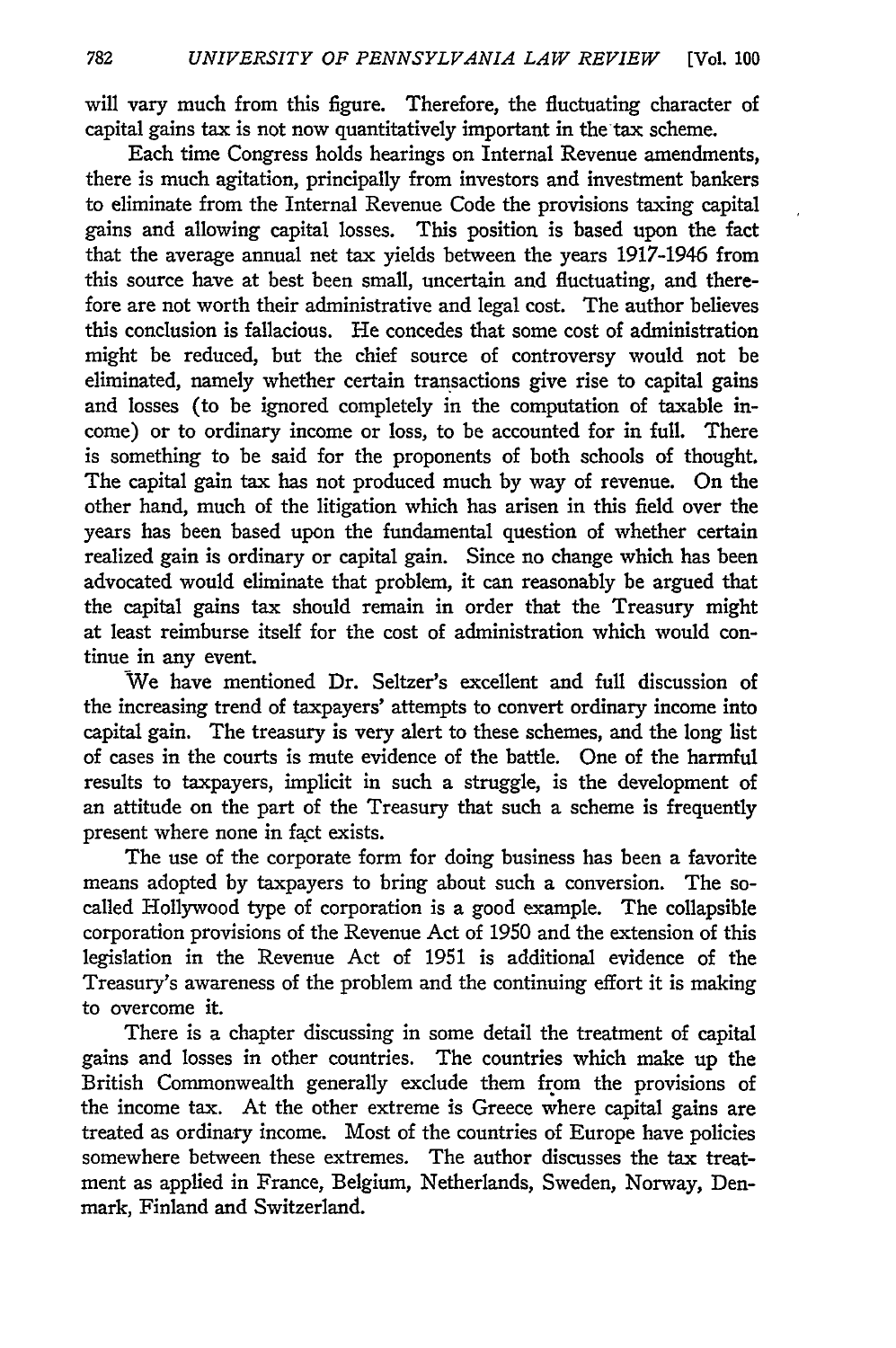The final chapter on competing proposals for the tax treatment of capital gains and losses should be most interesting to economists and to those generally interested in the social sciences, but less so to lawyers who are primarily interested in legal consequences.

The appendix of more than 200 pages, setting forth a wealth and diversity of source materials, statistics and pertinent data, including almost 100 tables and 25 charts, is most complete and should prove of inestimable value to those persons interested in the economics of the problem.

From the standpoint of the legal practitioner, Mr. Seltzer's book cannot be looked upon as essential to his working library. This, of course, by no means detracts from the many merits of the work, which unquestionably recommend it as a subject for study by those persons who may be concerned with framing our future tax policies.

*Fred L. Rosenbloom.t*

THE ANTISLAVERY ORIGINS OF **THE** FOURTEENTH AMENDMENT. **By** Jacobus tenBroek. University of California Press, Berkeley and Los Angeles, 1951. Pp. 232. \$3.00.

One of the most fascinating areas of historical research is that concerned with the origin and development of legal institutions. Laws do not come from nowhere. On the contrary, by the time a law or a constitutional amendment attains formal status, it usually reflects a considerable body of tradition and precedent. Professor tenBroek has set as his task the uncovering of the antecedents of the Fourteenth Amendment.

As the title would indicate, tenBroek's thesis is that the Fourteenth Amendment was the legal crystalization of the views of the antislavery movement. The author suggests that the privileges and immunities clause, the due process clause, and the equal protection clause of the Fourteenth Amendment must be understood in terms of abolitionist political theory.

Most of tenBroek's conclusions are beyond criticism. He has done a great deal of careful research into abolitionist newspapers, pamphlets, and legal briefs, and has given us a much deeper insight into the operations of the antislavery movement. The abolitionists employed what I call "true believer jurisprudence"; *i.e.,* they judged any case solely in terms of its effect on their cause. They were prepared to assert a states' rights view of the powers of the central government when the problem in hand was the enforcement of the federal Fugitive Slave Law. They were equally ready to support a centralist position when the question of national authority to prohibit slavery in the territories was under consideration. Law was useful and good when it forwarded the aims of the antislavery movement; it was a "stench unto the nostrils of the Lord" when it aided the slaveholders.

<sup>&</sup>quot; Member of the Philadelphia Bar.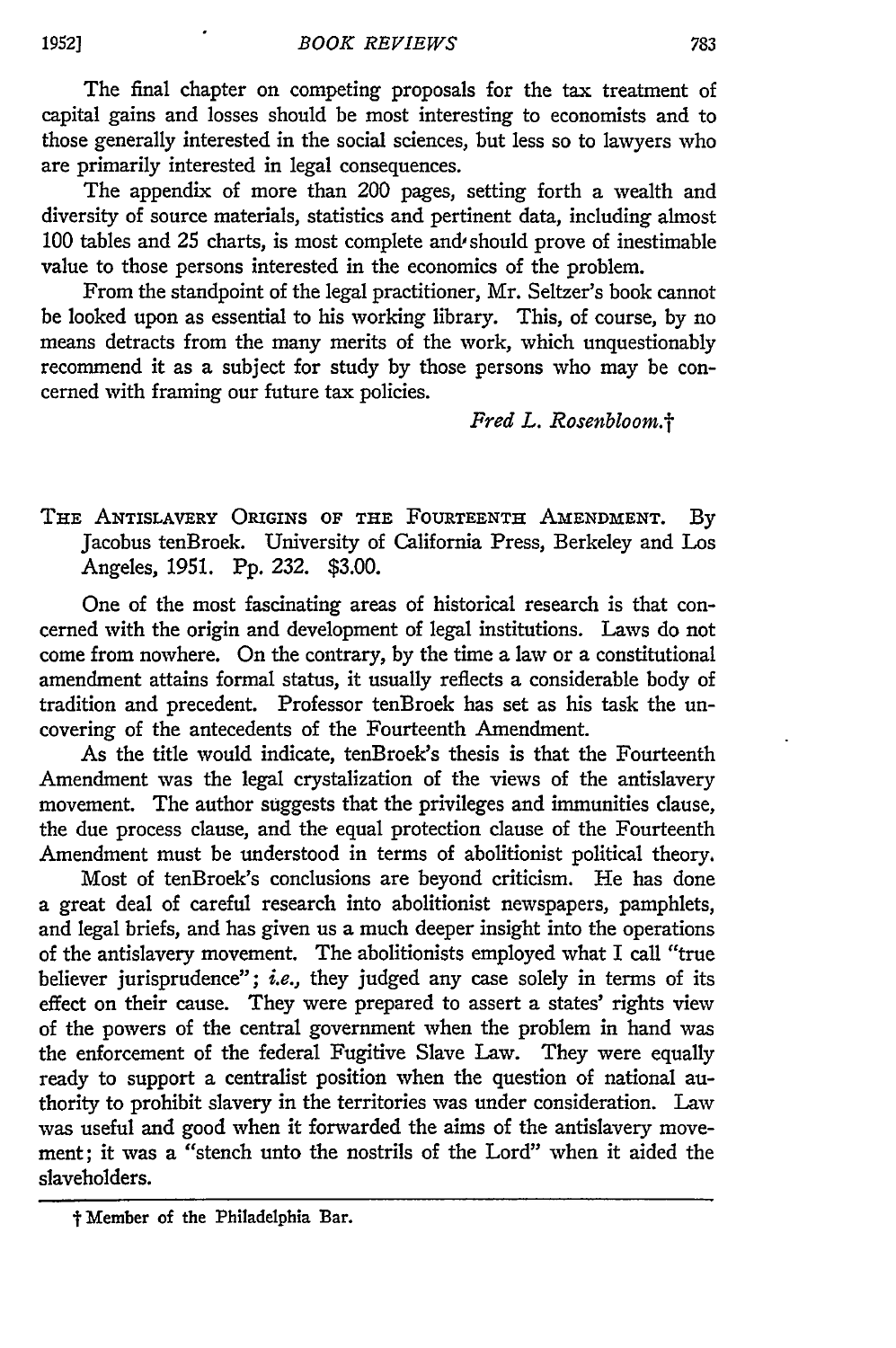I have, however, two objections to tenBroek's study. First, he claims too much for it. The work begins with the assertion that prior research on the Fourteenth Amendment has been confined to the

"congressional, popular, and ratification debates at the time of the adoption of the Fourteenth Amendment and immediately thereafter. December, 1865, the date when the first draft proposals for the Fourteenth Amendment were introduced into Congress, has stood as an unassailed temporal barrier to almost all inquiry." **1**

This statement seems a bit strong. TenBroek cites Howard J. Graham's analysis of "The Early Anti-Slavery Backgrounds of the Fourteenth Amendment"<sup>2</sup> which surely struck far beyond the "temporal barrier," and he apparently missed entirely John P. Frank and Robert F. Munro's "The Original Understanding of 'Equal Protection of the Laws' **"3** which devoted space to the abolitionist origins of the equal protection clause. By the time these substantial contributions are tallied up, tenBroek's virgin wilderness is considerably deforested.

Second, tenBroek seems to have tried to open too many doors with his key. He devotes a whole chapter to the subject "Paramount National Citizenship" in which he asserts that "the doctrine of a national citizenship superior to state citizenship and possessing attributes of its own remained unformulated" 4 until the 1830's and after, when the abolitionists sunk their teeth into the problem. Space does not here permit a recapitulation of my research into this subject, incorporated in *The Early Development of United States Citizenship.5* Suffice it to say that a practical conception of paramount national citizenship existed as early as 1795 when the Congress authorized the federal courts of the Northwest Territory to naturalize aliens, thus creating national citizens without state allegiance. In 1832 Chief Justice Marshall stated, without explication, "A citizen of the United States residing in any State of the Union is a citizen of that State." **6** The abolitionists undoubtedly propagandized on behalf of paramount national citizenship, but the idea did not originate with them.

*John P. Roche t*

1. P. 2.

4. **P.** 73.

f Asst. Professor of Political Science, Haverford College.

<sup>2. [1950]</sup> Wis. L. Rev. 479,610.

<sup>3. 50</sup> Col. L. REV. 131 (1950).

<sup>5.</sup> Cornell University Press (1949).

<sup>6.</sup> Gassies v. Ballon, 6 Pet. 761 (U.S. 1832). This is not to -assert that Marshall's view was generally accepted. For reasons discussed in Rocue, *op. cit. mupra* note 5, at 17 *et seq.,* national citizenship did not become paramount until the passage of the Fourteenth Amendment.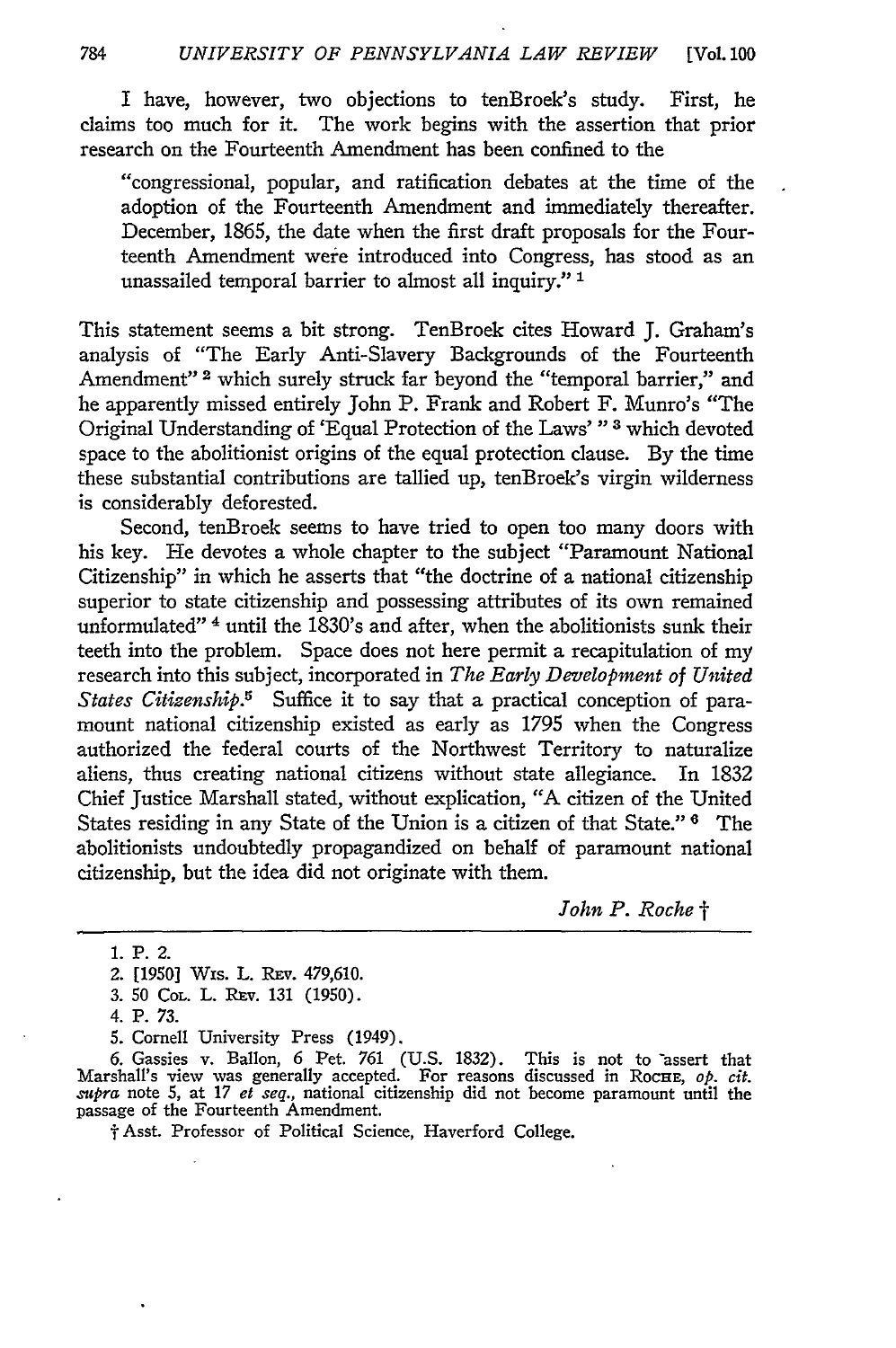## BOOKS RECEIVED

- 1951 **ANNUAL SURVEY** OF **AmERICAN** LAW. N.Y. School of Law. Prentice-Hall, Inc., New York, 1951. Pp. 915. \$10.00.
- THE ANTISLAVERY ORIGINS **OF** THE FOURTEENTH AMENDMENT. By Jacobus tenBroek. University of California Press, Berkeley, Calif., 1951. Pp. 232. \$3.00.
- CASES **AND** MATERIALS **ON** CORPORATIONS **AND** PARTNERSHIPS. By Alexander H. Frey. Little, Brown and Company, Boston, 1951. Pp. 1404. \$9.00.
- **CASES AND** MATERIALS **ON** INTERNATIONAL LAW. By Edwin **D.** Dickinson. The Foundation Press, Brooklyn, N.Y., 1950. **Pp.** 740. \$8.00.
- **CHANGING** CONCEPTS OF **BUSINESS** INCOME. Report of Study Group on Business Income, American Institute of Accountants. The Macmillan Co., New York, 1952. Pp. 144. \$2.00.
- **COMPENSATING THE CORPORATE** EXECUTIVE. (Revised Ed.) By George Thomas Washington and V. Henry Rothschild, **2d.** The Ronald Press Co., New York, 1951. Pp. 586. \$12.00.
- DESTINATION **UNKNOWN:** FIFTY YEARS OF LABOR **RELATIONS.** By Walter Gordon Merritt. Prentice-Hall, Inc., New York, 1951. Pp. 454. **\$5.65.**
- DOMESTIC CONTROL OF ATOmiC ENERGY. By Robert A. Dahl and Ralph S. Brown, Jr. Social Science Research Council, New York, 1951. **Pp.** 117. \$1.00.
- AN EcoNOMIC APPROACH TO ANTITRUST PROBLEMS. By Clare E. Griffin. American Enterprise Ass., Inc., 1951. **Pp. 95.** \$1.00.
- ENABLING **INSTRUMENTS** OF **MEMBERS** OF **THE** UNITED NATIONS: **THE** UNITED STATES OF AMERICA. By Walter H. Zeydel and Waldo Chamberlin. Carnegie Endowment for International Peace, New York, 1951. Pp. 126. \$2.50.
- FOR BETTER OR WORSE: **A** NEW APPROACH TO MARRIAGE **AND** DIVORCE. By Morris L. Ernst and David Loth. Harper & Brothers, New York, 1952. Pp. 245. \$3.00.
- **GOVERNMENT AND** COLLECTIVE BARGAINING. By Fred Witney. Lippincott Co., Chicago, Philadelphia, New York, 1951. Pp. 741. \$7.50.
- THE HITTITE LAWS. By E. Neufeld. Luzac & Co., Ltd., London, 1951. Pp. 209. 35s.
- THE INTERNATIONAL COURT OF JUSTICE. By Oliver J. Lissitzyn. Carnegie Endowment for International Peace, New York, 1951. Pp. 118. **\$1.75.**